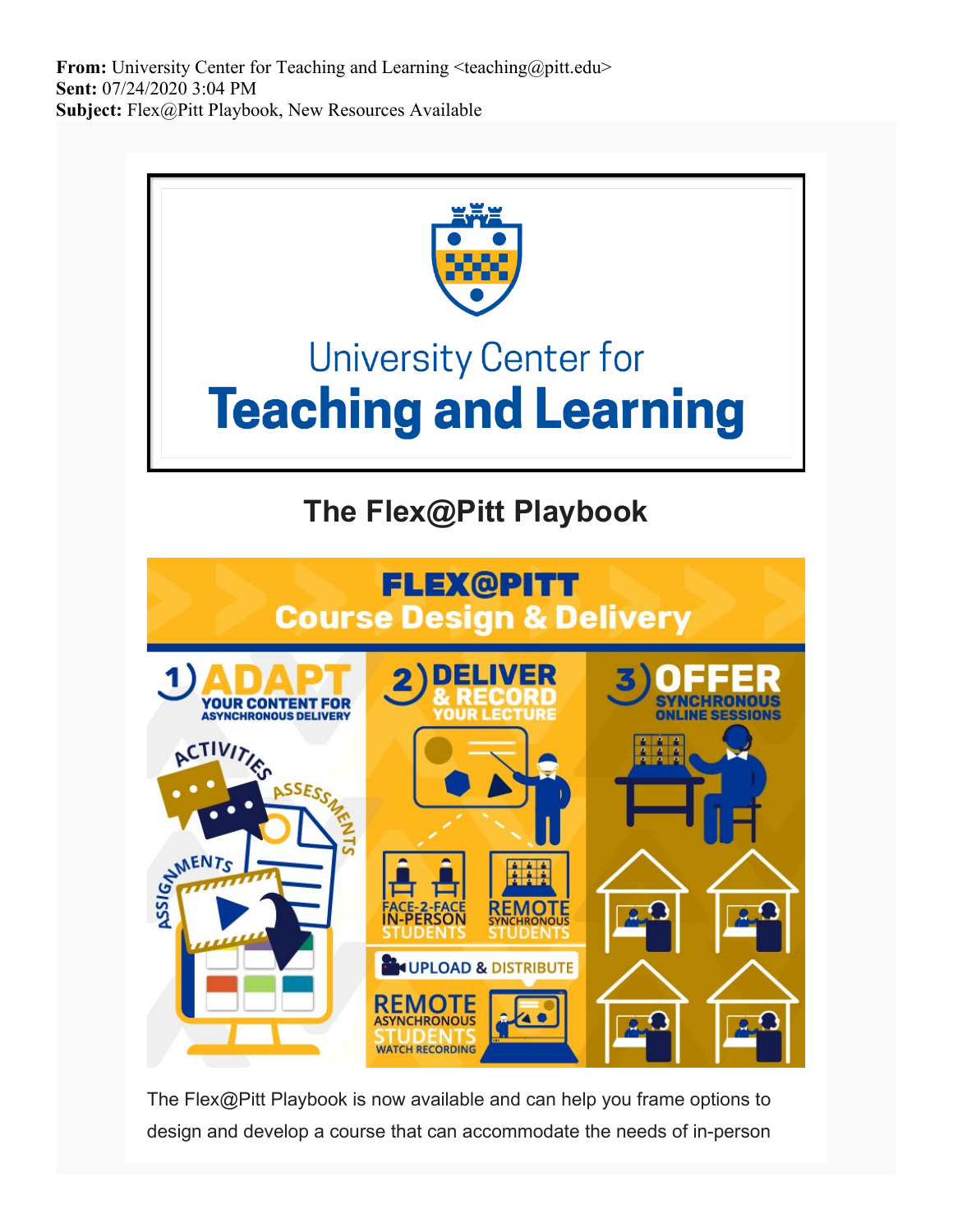and remote students and instructors, address issues associated with possible rotating student cohorts, and flexibly respond to the possibility of changing public health regulations and recommendations. Visit the playbook resources on the [Flex@Pitt Teaching Support course in Canvas](https://nam05.safelinks.protection.outlook.com/?url=https%3A%2F%2Fpitt.us11.list-manage.com%2Ftrack%2Fclick%3Fu%3D7ffe6d64cc382ff1672f20448%26id%3D4c0fb60496%26e%3Dde6041e250&data=02%7C01%7Cjoeg%40pitt.edu%7C2af1fae10003446058e708d83004b9e9%7C9ef9f489e0a04eeb87cc3a526112fd0d%7C1%7C0%7C637312144137787884&sdata=aim4ofOQlLJbchjDVRp7IJrn6%2BxkP8XA%2BJmbXGNxY3Y%3D&reserved=0) for additional resources, workshops, diagrams, and tips.

You may also visit our [redesigned Teaching Center home page](https://nam05.safelinks.protection.outlook.com/?url=https%3A%2F%2Fpitt.us11.list-manage.com%2Ftrack%2Fclick%3Fu%3D7ffe6d64cc382ff1672f20448%26id%3D8f3f3149a1%26e%3Dde6041e250&data=02%7C01%7Cjoeg%40pitt.edu%7C2af1fae10003446058e708d83004b9e9%7C9ef9f489e0a04eeb87cc3a526112fd0d%7C1%7C0%7C637312144137787884&sdata=IhGRCpj1vZKdmYMaZfPgGoWdszBdP2jCinGE26bZPhA%3D&reserved=0) to browse resources related to Flex@Pitt implementation steps, key recommendations, remote course development strategies, and asynchronous teaching methods.

## **Flex@Pitt Supplemental Technology Requests**



In anticipation of the Flex@Pitt instructional model, our center is available to consult with schools and departments regarding their installed classroom technology needs. If your learning space will not receive new equipment through [Pitt IT's Flex@Pitt installation,](https://nam05.safelinks.protection.outlook.com/?url=https%3A%2F%2Fpitt.us11.list-manage.com%2Ftrack%2Fclick%3Fu%3D7ffe6d64cc382ff1672f20448%26id%3D2511500464%26e%3Dde6041e250&data=02%7C01%7Cjoeg%40pitt.edu%7C2af1fae10003446058e708d83004b9e9%7C9ef9f489e0a04eeb87cc3a526112fd0d%7C1%7C0%7C637312144137797841&sdata=sUnBB4K%2FWU0RmFBKHA1%2FEhBPAK7c7j5%2BUEiDdlcoS7U%3D&reserved=0) submit a [supplemental technology](https://nam05.safelinks.protection.outlook.com/?url=https%3A%2F%2Fpitt.us11.list-manage.com%2Ftrack%2Fclick%3Fu%3D7ffe6d64cc382ff1672f20448%26id%3Dc04e9a80f6%26e%3Dde6041e250&data=02%7C01%7Cjoeg%40pitt.edu%7C2af1fae10003446058e708d83004b9e9%7C9ef9f489e0a04eeb87cc3a526112fd0d%7C1%7C0%7C637312144137797841&sdata=76AIPCPQFGvx68fS8LhnhnBxxqzCUBjHrxcePE6POrE%3D&reserved=0)  [consultation request](https://nam05.safelinks.protection.outlook.com/?url=https%3A%2F%2Fpitt.us11.list-manage.com%2Ftrack%2Fclick%3Fu%3D7ffe6d64cc382ff1672f20448%26id%3Dc04e9a80f6%26e%3Dde6041e250&data=02%7C01%7Cjoeg%40pitt.edu%7C2af1fae10003446058e708d83004b9e9%7C9ef9f489e0a04eeb87cc3a526112fd0d%7C1%7C0%7C637312144137797841&sdata=76AIPCPQFGvx68fS8LhnhnBxxqzCUBjHrxcePE6POrE%3D&reserved=0) and a Teaching Center representative will contact you to offer advice and assistance.

## **Additional Updates & Information**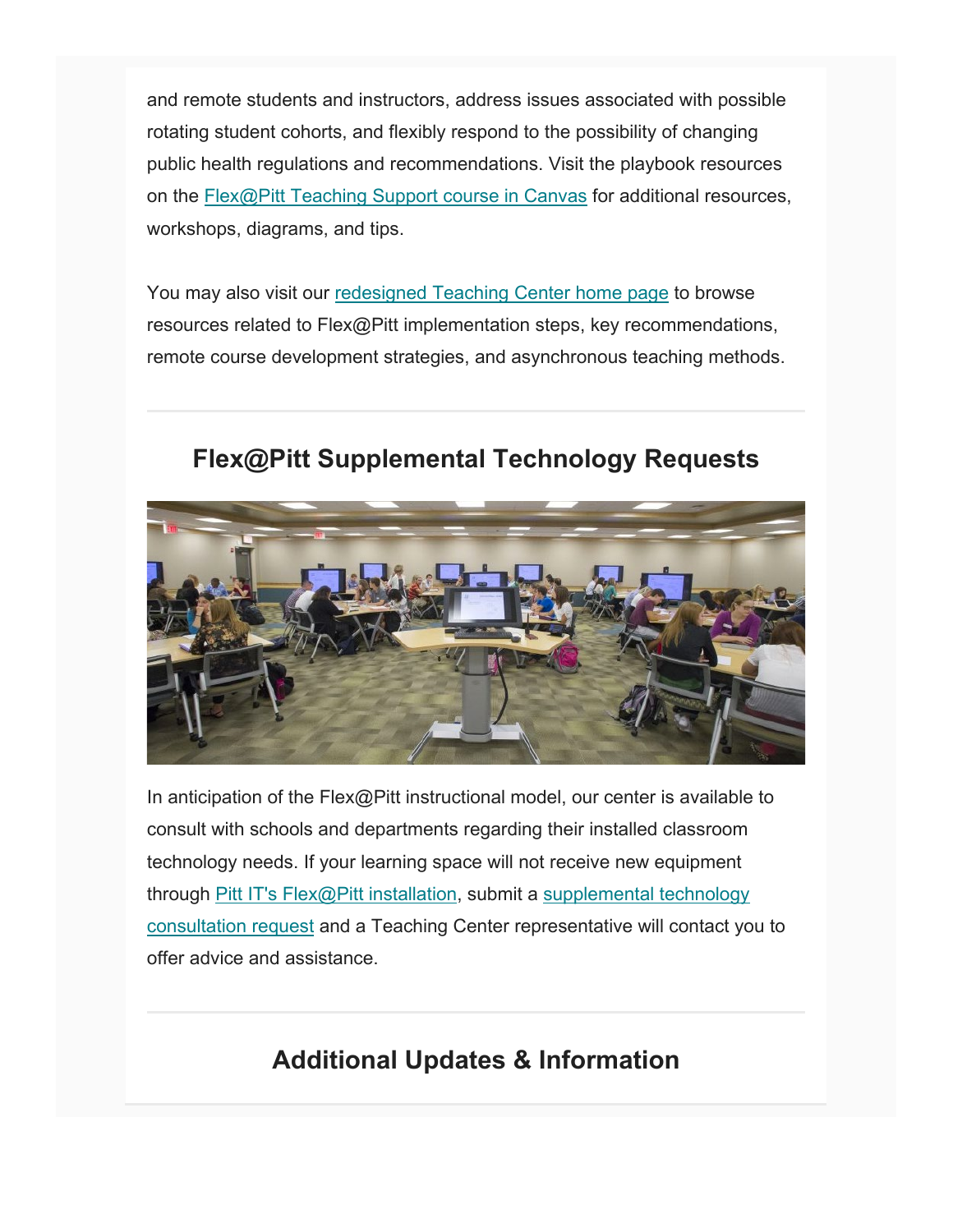

In case you missed them, these articles were published earlier this week:

- Pitt IT has posted information about [equipped classrooms, classroom](https://nam05.safelinks.protection.outlook.com/?url=https%3A%2F%2Fpitt.us11.list-manage.com%2Ftrack%2Fclick%3Fu%3D7ffe6d64cc382ff1672f20448%26id%3D6dcdcb0579%26e%3Dde6041e250&data=02%7C01%7Cjoeg%40pitt.edu%7C2af1fae10003446058e708d83004b9e9%7C9ef9f489e0a04eeb87cc3a526112fd0d%7C1%7C0%7C637312144137807793&sdata=UCK%2BoOwZjz7ZvuP%2FtwclM4JSBU8AsI9eRH9puP%2FqsHY%3D&reserved=0)  [technology, the hybrid classroom experience, and technical support and](https://nam05.safelinks.protection.outlook.com/?url=https%3A%2F%2Fpitt.us11.list-manage.com%2Ftrack%2Fclick%3Fu%3D7ffe6d64cc382ff1672f20448%26id%3D6dcdcb0579%26e%3Dde6041e250&data=02%7C01%7Cjoeg%40pitt.edu%7C2af1fae10003446058e708d83004b9e9%7C9ef9f489e0a04eeb87cc3a526112fd0d%7C1%7C0%7C637312144137807793&sdata=UCK%2BoOwZjz7ZvuP%2FtwclM4JSBU8AsI9eRH9puP%2FqsHY%3D&reserved=0)  [training](https://nam05.safelinks.protection.outlook.com/?url=https%3A%2F%2Fpitt.us11.list-manage.com%2Ftrack%2Fclick%3Fu%3D7ffe6d64cc382ff1672f20448%26id%3D6dcdcb0579%26e%3Dde6041e250&data=02%7C01%7Cjoeg%40pitt.edu%7C2af1fae10003446058e708d83004b9e9%7C9ef9f489e0a04eeb87cc3a526112fd0d%7C1%7C0%7C637312144137807793&sdata=UCK%2BoOwZjz7ZvuP%2FtwclM4JSBU8AsI9eRH9puP%2FqsHY%3D&reserved=0) — all in support of the fall Flex@Pitt instructional model.
- PittWire released more details on fall classrooms, technology, and [teaching.](https://nam05.safelinks.protection.outlook.com/?url=https%3A%2F%2Fpitt.us11.list-manage.com%2Ftrack%2Fclick%3Fu%3D7ffe6d64cc382ff1672f20448%26id%3D2300310b6f%26e%3Dde6041e250&data=02%7C01%7Cjoeg%40pitt.edu%7C2af1fae10003446058e708d83004b9e9%7C9ef9f489e0a04eeb87cc3a526112fd0d%7C1%7C0%7C637312144137807793&sdata=4O8b6w1EWwGiWtDG8QDadrMwEas8sfX%2FMMYYIM%2F84%2FE%3D&reserved=0)
- The COVID-19 Medical Response Office [sent out a message to students](https://nam05.safelinks.protection.outlook.com/?url=https%3A%2F%2Fpitt.us11.list-manage.com%2Ftrack%2Fclick%3Fu%3D7ffe6d64cc382ff1672f20448%26id%3De37f293019%26e%3Dde6041e250&data=02%7C01%7Cjoeg%40pitt.edu%7C2af1fae10003446058e708d83004b9e9%7C9ef9f489e0a04eeb87cc3a526112fd0d%7C1%7C0%7C637312144137817759&sdata=4OdS6svaYoVGn10%2F2W7KIKeMx1YSUEi1X7ymyywU63o%3D&reserved=0) regarding the strategy for campus arrivals in August.

## **Remembering Maxine Bruhns, "A Citizen of the World"**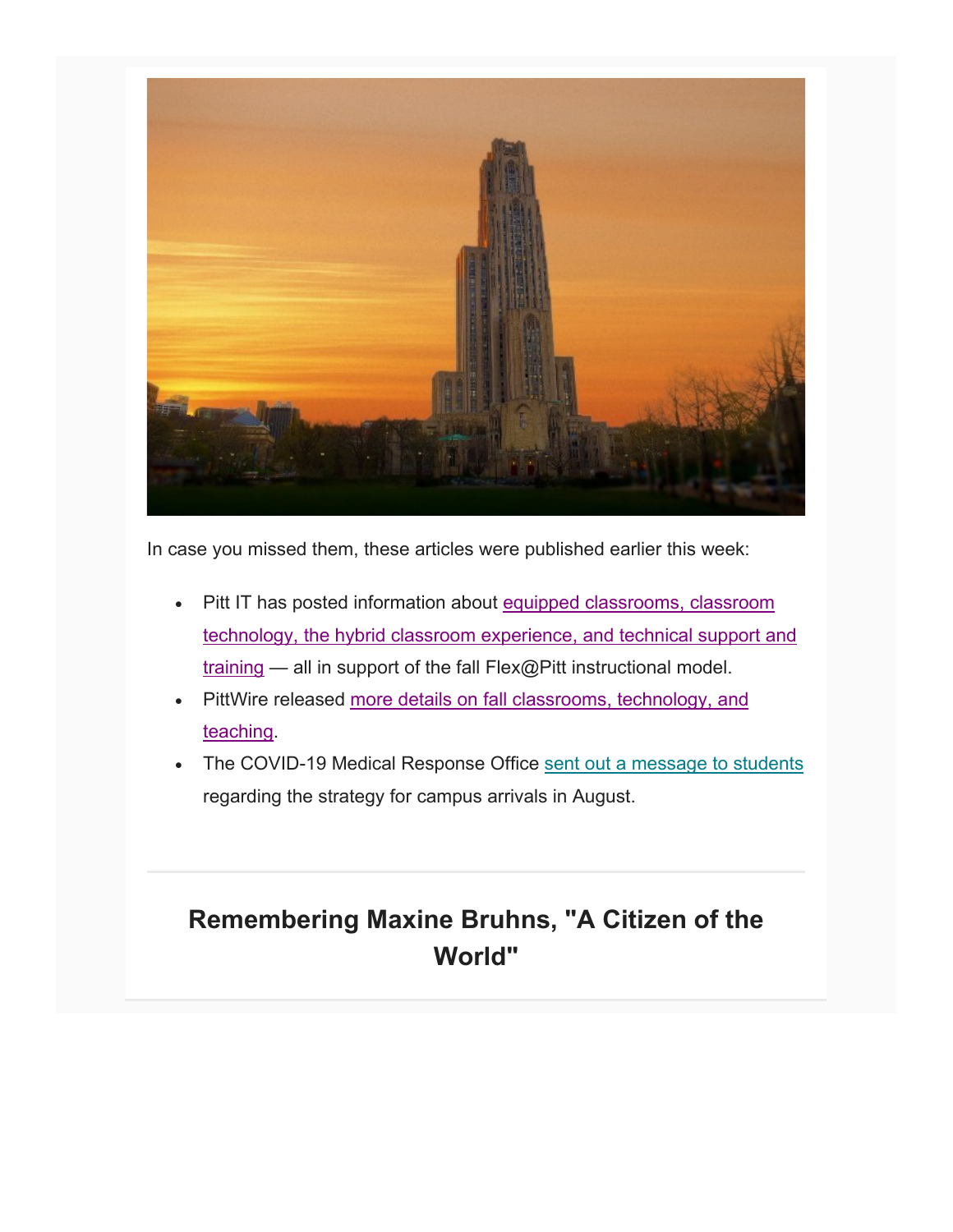

For more than 50 years, E. Maxine Bruhns served as the director of Pitt's Nationality Rooms in the Cathedral of Learning, collectively designated as a historic landmark by the Pittsburgh History and Landmarks Foundation. Over the years, staff from the Teaching Center have worked with Maxine in various ways, supporting her efforts to educate faculty, students, the Pitt community, and campus visitors about the diverse cultures and traditions of immigrant and refugee communities from around the world. Our staff reflected on working with Maxine in [our latest Teaching Center blog.](https://nam05.safelinks.protection.outlook.com/?url=https%3A%2F%2Fpitt.us11.list-manage.com%2Ftrack%2Fclick%3Fu%3D7ffe6d64cc382ff1672f20448%26id%3D3f3be69015%26e%3Dde6041e250&data=02%7C01%7Cjoeg%40pitt.edu%7C2af1fae10003446058e708d83004b9e9%7C9ef9f489e0a04eeb87cc3a526112fd0d%7C1%7C0%7C637312144137817759&sdata=QsdSQRBnGEny5opBRxNLjH6Aj5K2sHFN%2F%2Fu4xg%2FiTDY%3D&reserved=0)

## **Upcoming Teaching Center Workshops**

| Date       | Workshop                                              | <b>Time</b>   | <b>Register</b>     |
|------------|-------------------------------------------------------|---------------|---------------------|
| 07/27/2020 | Better Grading and Feedback with<br>Gradescope        | 11-Noon       | <b>Register Now</b> |
| 07/28/2020 | Intermediate Canvas - Tracking Student<br>Progress    | 11-Noon       | <b>Register Now</b> |
| 07/28/2020 | Incorporating Active Learning into Remote<br>Lectures | $1-2:30$ p.m. | <b>Register Now</b> |
| 07/29/2020 | Introduction to Canvas   Part 1                       | $3-4$ p.m.    | <b>Register Now</b> |
| 07/30/2020 | Introduction to Canvas   Part 2                       | $3-4$ p.m.    | <b>Register Now</b> |
| 07/31/2020 | Introduction to Canvas   Part 3                       | $3-4$ p.m.    | <b>Register Now</b> |
| 08/03/2020 | Introduction to Canvas   Part 1                       | $10-11$ a.m.  | <b>Register Now</b> |